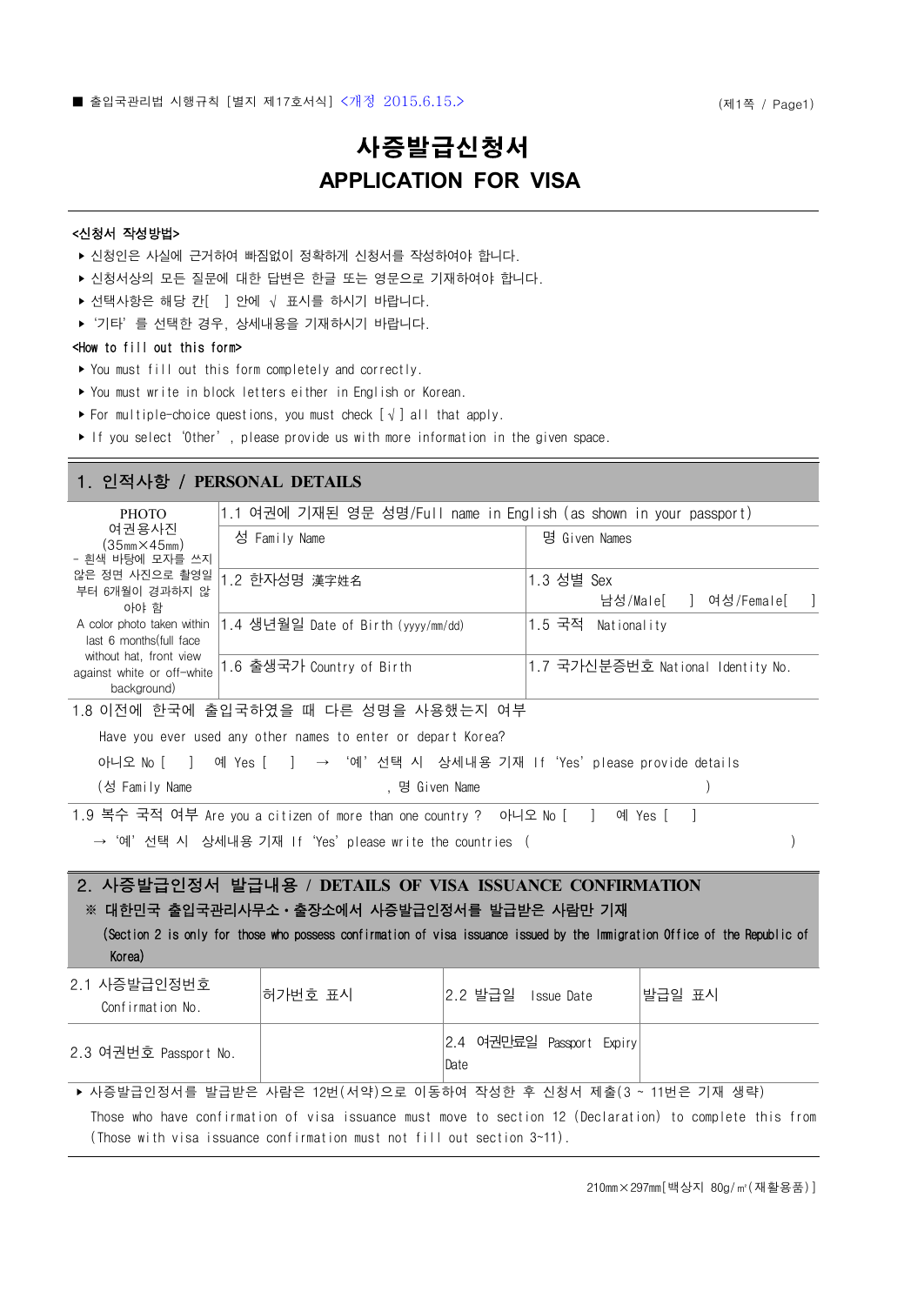# 3. 여권정보 / **PASSPORT INFORMATION**

| 3.1 여권종류 Passport Type                                                                                             |                               |                                                       |
|--------------------------------------------------------------------------------------------------------------------|-------------------------------|-------------------------------------------------------|
| 외교관 Diplomatic [ ] 간용 Official [ ] 일반 Regular[ ] 기타 Other [ ]                                                      |                               |                                                       |
| → '기타' 상세내용 If 'Other' please provide details (                                                                    |                               |                                                       |
| 3.2 여권번호 Passport No.                                                                                              | 3.3 발급국가 Country of Passport  | 3.4 발급지 Place of Issue                                |
| 3.6 기간만료일 Date Of Expiry<br>3.5 발급일자 Date of Issue                                                                 |                               |                                                       |
| 3.7 다른 여권 소지 여부 Do you have any other valid passport ? _ 아니오 No [ ]                                                |                               | 예 Yes [                                               |
| → '예'선택 시 상세내용 기재 If'Yes'please provide details                                                                    |                               |                                                       |
| a) 여권종류 Passport Type                                                                                              |                               |                                                       |
| 외교관 Diplomatic [ ] 간용 Official [ ] 일반 Regular[ ]                                                                   |                               | 기타 Other [                                            |
| b) 여권번호 Passport No.                                                                                               |                               | c) 발급국가 Country of Passport   d) 기간만료일 Date Of Expiry |
| 4. 연락처 / CONTACT INFORMATION                                                                                       |                               |                                                       |
| 4.1 본국 주소 Address in Your Home Country                                                                             |                               |                                                       |
| 4.1 현 거주지 Current Residential Address *현 거주지가 본국 주소와 다를 경우 기재 / Write if it is different from the above<br>address |                               |                                                       |
| 4.4 일반전화 Telephone No.<br>4.3 휴대전화 Cell Phone No.                                                                  |                               | 4.5 이메일 E-mail                                        |
| 4.6 비상시 연락처 Emergency Contact Information                                                                          |                               |                                                       |
| a) 성명 Full Name in English                                                                                         | b) 거주국가 Country of residence  |                                                       |
| c) 전화번호 Telephone No.                                                                                              | d) 관계 Relationship to you     |                                                       |
| 5. 혼인사항 / MARITAL STATUS DETAILS                                                                                   |                               |                                                       |
| 5.1 현재 혼인사항 Current Marital Status                                                                                 |                               |                                                       |
| 이혼 Divorced [ ]<br>기혼 Married [ ]                                                                                  |                               | 미혼 Never married [                                    |
| 5.2 배우자 인적사항 *기혼으로 표기한 경우에만 기재 If 'Married' please provide details of your spouse                                  |                               |                                                       |
| a) 성 Family Name (in English)                                                                                      | b) 명 Given Names (in English) |                                                       |
| c) 생년월일 Date of Birth (yyyy/mm/dd)                                                                                 | d) 국적 Nationality             |                                                       |
| e) 거주지 Residential Address                                                                                         | f) 연락처 Contact No.            |                                                       |
| 6. 학력 / EDUCATION                                                                                                  |                               |                                                       |
| 6.1 최종학력 What is the highest degree or level of education you have completed ?                                     |                               |                                                       |
| 석사/박사 Master's/Doctoral Degree [<br>고졸 High School Diploma [                                                       |                               | 대졸 Bachelor's Degree [<br>기타 Other [                  |
| '기타'선택 시 상세내용 기재 If'Other'please provide details (                                                                 |                               |                                                       |
| 6.2 학교명 Name of School                                                                                             |                               | 6.3 학교 소재지 Location of School(city/province/country)  |
|                                                                                                                    |                               |                                                       |

210mm×297mm[백상지 80g/㎡(재활용품)]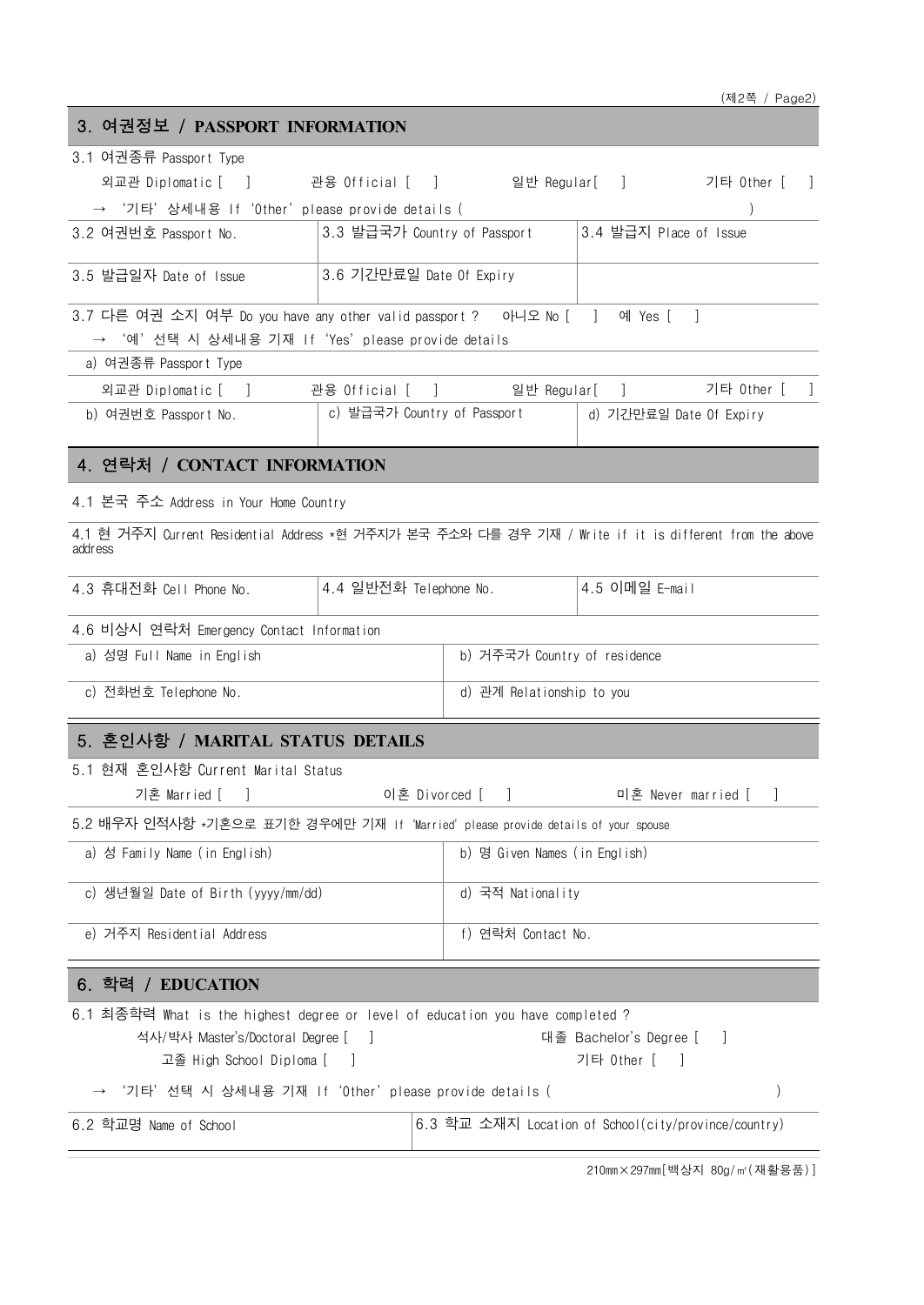|                                                                                                                                                                                  |                                                   | (제3쪽 / Page3)                                                     |
|----------------------------------------------------------------------------------------------------------------------------------------------------------------------------------|---------------------------------------------------|-------------------------------------------------------------------|
| 7. 직업 / EMPLOYMENT                                                                                                                                                               |                                                   |                                                                   |
| 7.1 직업 What are your current personal circumstances ?                                                                                                                            |                                                   |                                                                   |
| 사업가 Entrepreneur [<br>$\sim$                                                                                                                                                     | 자영업자 Self-Employed [                              | 직장인 Employed [                                                    |
| 공무원 Civil Servant [                                                                                                                                                              | 학생 Student [                                      | 퇴직자 Retired [                                                     |
| 무직 Unemployed [<br>$\blacksquare$                                                                                                                                                | 기타 Other [                                        |                                                                   |
| '기타'선택 시 상세내용 기재 If'Other'please provide details (                                                                                                                               |                                                   |                                                                   |
| 7.2. 직업 상세정보 Employment Details                                                                                                                                                  |                                                   |                                                                   |
| a) 회사/기관/학교명 Name of Company/Institute/School                                                                                                                                    |                                                   | b) 직위/과정 Your Position/Course                                     |
|                                                                                                                                                                                  |                                                   |                                                                   |
| c) 회사/기관/학교 주소 Address of Company/Institute/School                                                                                                                               |                                                   | d) 전화번호 Telephone No.                                             |
| 8. 초청인 정보 / DETAILS OF SPONSOR                                                                                                                                                   |                                                   |                                                                   |
| 8.1 초청인/초청회사 Do you have anyone sponsoring you for the visa?                                                                                                                     |                                                   |                                                                   |
| 아니오 No [<br>예 Yes [<br>$\Box$                                                                                                                                                    | ] → '예'선택 시 상세내용 기재 If'Yes'please provide details |                                                                   |
| a) 초청인/초청회사명 Name of your visa sponsor (Korean, foreign resident in Korea, company, or institute)                                                                                |                                                   |                                                                   |
|                                                                                                                                                                                  |                                                   |                                                                   |
| b) 생년 월일/사업자등록번호 Date of Birth/Business Registration No.                                                                                                                         |                                                   | c) 관계 Relationship to you                                         |
| d) 주소 Address                                                                                                                                                                    |                                                   | e) 전화번호 Phone No.                                                 |
| 9. 방문정보 / DETAILS OF VISIT                                                                                                                                                       |                                                   |                                                                   |
| 9.1 입국목적 Purpose of Visit to Korea                                                                                                                                               |                                                   |                                                                   |
| 관광/통과 Tourism/Transit [ ] 행사참석/Meeting, Conference [                                                                                                                             |                                                   | and the state<br>의료관광 Medical Tourism [                           |
|                                                                                                                                                                                  |                                                   |                                                                   |
| 단기상용 Business Trip [ ]                                                                                                                                                           | 유학/연수 Study/Training [<br>$\blacksquare$          | 취업활동 Work [<br>$\overline{\phantom{a}}$                           |
| 무역/투자/주재<br>Trade/Investment/Intra-Corporate                                                                                                                                     | 가족 또는 친지방문 Visiting                               |                                                                   |
| Transferee [ ]                                                                                                                                                                   | Family/Relatives/Friends [                        | 결혼이민 Marriage Migrant [                                           |
| 외교/공무 Diplomatic/Official [ ]                                                                                                                                                    | 기타 Other [                                        |                                                                   |
| '기타' 선택 시 상세내용 If 'Other' please provide details (                                                                                                                               |                                                   | $\mathcal{L}$                                                     |
| 9.2 체류예정기간 Intended Period of Stay                                                                                                                                               | 9.3 입국예정일 Intended Date of Entry                  |                                                                   |
|                                                                                                                                                                                  |                                                   |                                                                   |
| 9.4 체류예정지(호텔 포함) Address in Korea(including hotels)                                                                                                                              |                                                   | 9.5 한국 내 연락처 Contact No. in<br>Korea                              |
|                                                                                                                                                                                  |                                                   |                                                                   |
| 9.6 과거 5년간 한국을 방문한 경력 Have you travelled to Korea in the last 5 years ?<br>아니오 No [<br>예 Yes [<br>$\perp$<br>Korea                                                               |                                                   | ] → '예'선택 시 상세내용 기재 If'Yes'please provide details of any trips to |
| ) 회 times,                                                                                                                                                                       | 최근 방문목적 Purpose of Recent Visit (                 |                                                                   |
| 9.7 한국 이외에 괴거 5년간 여행한 국가 Have you travelled outside your country of residence, excluding to Korea, in the last 5 years ?<br>아니오 No l<br>예 Yes [<br>$\mathcal{L}$<br>$\mathbf{1}$ |                                                   | → '예' 선택 시 상세내용 기재 If 'Yes' please provide details of these       |
| trips                                                                                                                                                                            |                                                   |                                                                   |
| 국가명 Name of Country (in English)                                                                                                                                                 | 방문목적 Purpose of Visit                             | 방문기간 Period of Stay<br>$(yyyy/mm/dd) \sim (yyyy/mm/dd)$           |
|                                                                                                                                                                                  |                                                   |                                                                   |
|                                                                                                                                                                                  |                                                   |                                                                   |
|                                                                                                                                                                                  |                                                   |                                                                   |

210mm×297mm[백상지 80g/㎡(재활용품)]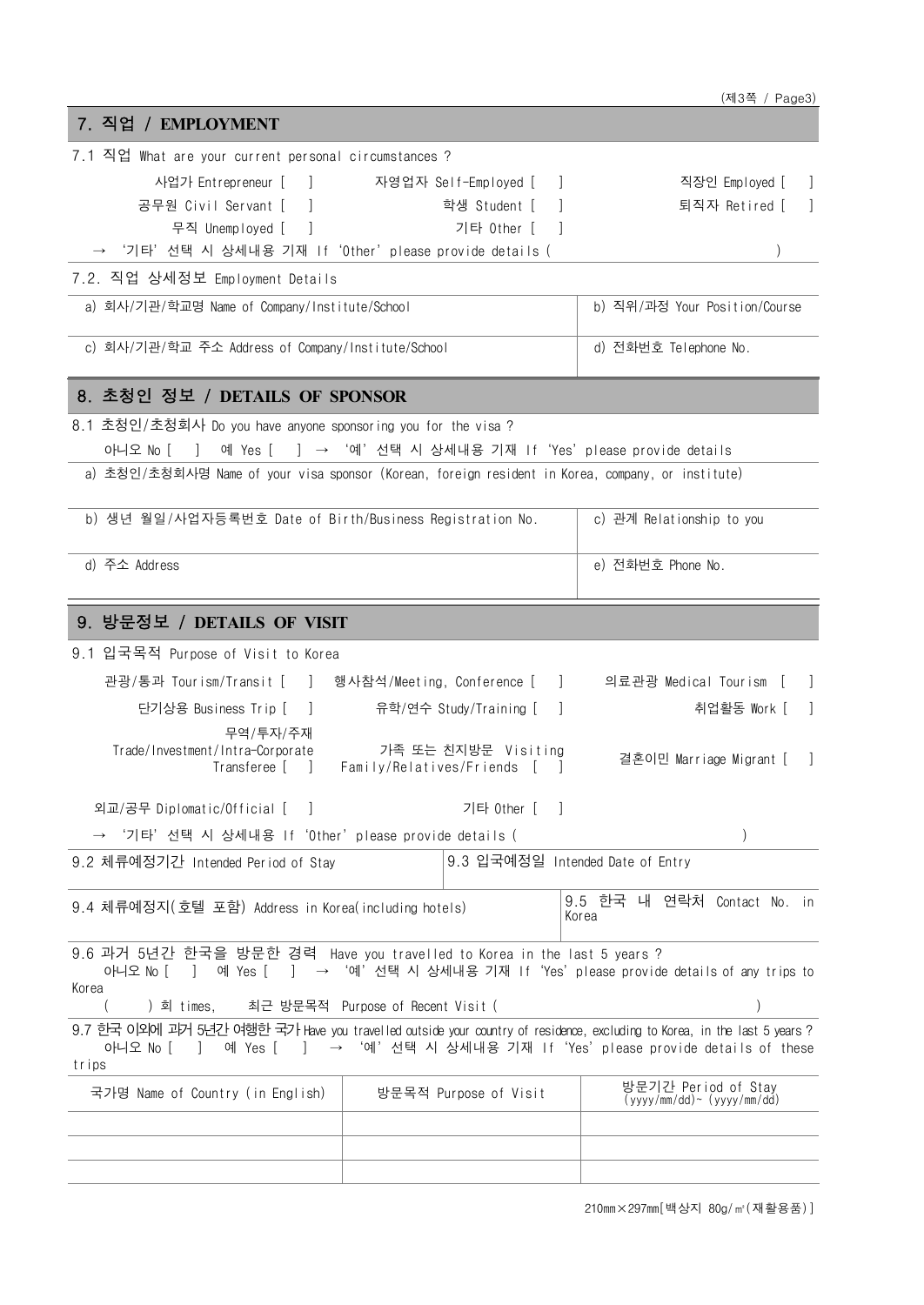9.8. 동반입국 가족 유무 기재 Are you travelling to Korea with any family member ? 아니오 No [ ] 예 Yes [ ] → '예' 선택 시 상세내용 If 'Yes' please provide details of the family members you are travelling with

| 성명 Full name in English | 생년월일 Date of Birth<br>(yyyy/mm/dd) | 국적<br>Nationality | 관계 Relationship to you |
|-------------------------|------------------------------------|-------------------|------------------------|
|                         |                                    |                   |                        |
|                         |                                    |                   |                        |
|                         |                                    |                   |                        |
|                         |                                    |                   |                        |
|                         |                                    |                   |                        |

\* 참고: 가족의 범위 – 배우자, 자녀, 부모, 형제

Note: Definition of a Family Member - your spouse, father, mother, children, brothers and sisters

#### 10. 방문경비 / **FUNDING DETAILS**

10.1 방문경비(미국 달러 기준) Estimated travel costs(in US dollars)

| 10.2 경비지불자 Who will pay for your travel-related expenses ? (any person including yourself and/or institute) |                           |
|-------------------------------------------------------------------------------------------------------------|---------------------------|
| a) 성명/회사(단체)명 Name of Person/Company(Institute)                                                             | b) 관계 Relationship to you |
| c) 지원내용 Type of Support                                                                                     | d) 연락처 Contact No.        |

# 11. 서류 작성 시 도움 여부 / **ASSISTANCE WITH THIS FORM**

11.1 이 신청서를 작성하는데 다른 사람의 도움을 받았습니까? Did you receive assistance in completing this form? 아니오 No [ ] 예 Yes [ ] → '예'선택 시 상세내용 If 'Yes' please provide details of the person who assisted you

| 성명 Full Name | 생년월일 Date of Birth<br>(yyyy/mm/dd) | 연락처 Telephone No. | 관계<br>Relationship to you |
|--------------|------------------------------------|-------------------|---------------------------|
|              |                                    |                   |                           |

### 12. 서약 / **DECLARATION**

### \* 사증발급인정서 소지자도 작성

Those who possess confirmation of visa issuance must only complete section 1,2, and 12 of this form

 본인은 이 신청서에 기재된 내용이 거짓 없이 정확하게 작성되었음을 확인합니다. 또한 본인은 대한민국의 출 입국관리법 규정을 준수할 것을 서약합니다.

 I declare that the statements made in this application are true and correct to the best of my knowledge and belief, and that I will comply with the Immigration Act of the Republic of Korea.

|                           | 신청일자 (년. 월. 일) DATE OF APPLICATION (yyyy/mm/dd)                                                              |
|---------------------------|--------------------------------------------------------------------------------------------------------------|
|                           | 신청인 서명 SIGNATURE OF APPLICANT                                                                                |
|                           | 17세 미만자의 경우 부모 또는 법정후견인의 서명<br>Signature of Parent or Legal Guardian's for a person under 17 years of<br>age |
| 첨부서류<br><b>ATTACHMENT</b> | 「출입국관리법 시행규칙」 제76조제1항 관련 [별표 5] 시증발급신청 등 첨부서류                                                                |